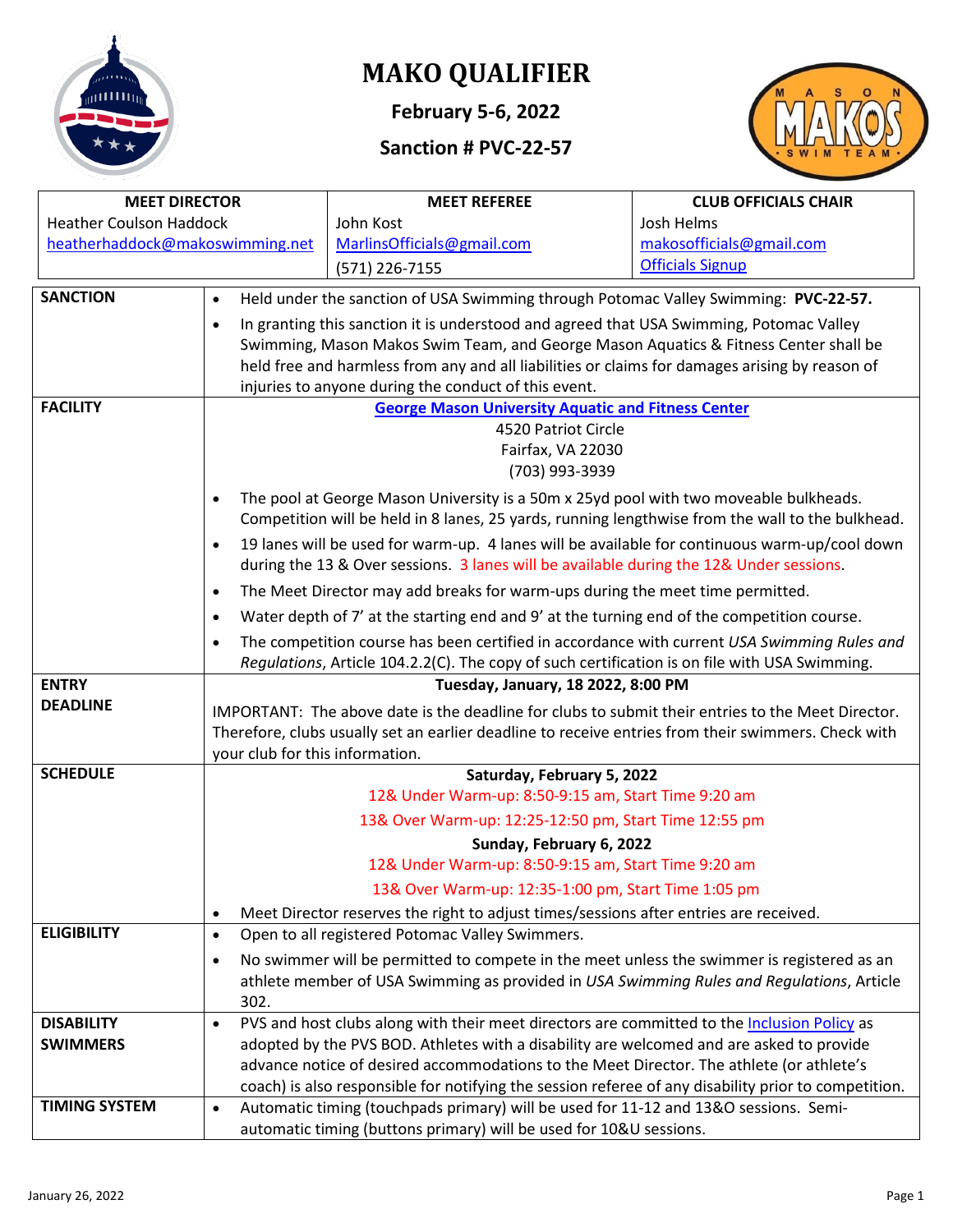| COVID-19                     | An inherent risk of exposure to COVID-19 exists in any public place where people are present.                                                                                                                                                                                                                                                                                                                                                                                                                                                                                                                                                                                                                                                                                  |
|------------------------------|--------------------------------------------------------------------------------------------------------------------------------------------------------------------------------------------------------------------------------------------------------------------------------------------------------------------------------------------------------------------------------------------------------------------------------------------------------------------------------------------------------------------------------------------------------------------------------------------------------------------------------------------------------------------------------------------------------------------------------------------------------------------------------|
| <b>CONSIDERATIONS</b>        | COVID-19 is a contagious disease that can lead to severe illness and death. According to the                                                                                                                                                                                                                                                                                                                                                                                                                                                                                                                                                                                                                                                                                   |
|                              | Centers for Disease Control and Prevention, senior citizens and individuals with underlying                                                                                                                                                                                                                                                                                                                                                                                                                                                                                                                                                                                                                                                                                    |
|                              | medical conditions are especially vulnerable.                                                                                                                                                                                                                                                                                                                                                                                                                                                                                                                                                                                                                                                                                                                                  |
|                              | USA Swimming, Inc., cannot prevent you (or your child(ren)) from becoming exposed to,<br>$\bullet$<br>contracting, or spreading COVID-19 while participating in USA Swimming sanctioned events. It<br>is not possible to prevent against the presence of the disease. Therefore, if you choose to<br>participate in a USA Swimming sanctioned event, you may be exposing yourself to and/or<br>increasing your risk of contracting or spreading COVID-19.                                                                                                                                                                                                                                                                                                                      |
|                              | BY ATTENDING OR PARTICIPATING IN THIS COMPETITION, YOU VOLUNTARILY ASSUME ALL<br>$\bullet$<br>RISKS ASSOCIATED WITH EXPOSURE TO COVID-19 AND FOREVER RELEASE AND HOLD HARMLESS<br>USA SWIMMING, POTOMAC VALLEY SWIMMING, MASON MAKOS SWIM TEAM AND GEORGE<br>MASON UNIVERSITY AND EACH OF THEIR OFFICERS, DIRECTORS, AGENTS, EMPLOYEES OR<br>OTHER REPRESENTATIVES FROM ANY LIABILITY OR CLAIMS INCLUDING FOR PERSONAL<br>INJURIES, DEATH, DISEASE OR PROPERTY LOSSES, OR ANY OTHER LOSS, INCLUDING BUT NOT<br>LIMITED TO CLAIMS OF NEGLIGENCE AND GIVE UP ANY CLAIMS YOU MAY HAVE TO SEEK<br>DAMAGES, WHETHER KNOWN OR UNKNOWN, FORESEEN OR UNFORESEEN, IN CONNECTION<br>WITH EXPOSURE, INFECTION, AND/OR SPREAD OF COVID-19 RELATED TO PARTICIPATION IN<br>THIS COMPETITION. |
|                              | We have taken enhanced health and safety measures for all attending this meet, however we<br>$\bullet$<br>cannot guarantee that you will not become infected with COVID-19. All attending this meet<br>must follow all posted instructions while in attendance. An inherent risk of exposure to COVID-<br>19 exists in any public place where people are present. By attending this meet, you<br>acknowledge the contagious nature of COVID-19 and voluntarily assume all risks related to<br>exposure to COVID-19.                                                                                                                                                                                                                                                            |
|                              | By choosing to attend this meet you agree to comply with all health and safety mandates and<br>$\bullet$<br>guidelines of USA Swimming, Potomac Valley Swimming, the Commonwealth of Virginia, and                                                                                                                                                                                                                                                                                                                                                                                                                                                                                                                                                                             |
|                              | Fairfax County.                                                                                                                                                                                                                                                                                                                                                                                                                                                                                                                                                                                                                                                                                                                                                                |
| COVID-19<br><b>PROTOCOLS</b> | Before signing up your young swimmer, please consider that they can manage themselves for<br>$\bullet$<br>the duration of the meet with just their swim coach overseeing them, including being able to                                                                                                                                                                                                                                                                                                                                                                                                                                                                                                                                                                         |
|                              | visit the bathroom independently.                                                                                                                                                                                                                                                                                                                                                                                                                                                                                                                                                                                                                                                                                                                                              |
|                              |                                                                                                                                                                                                                                                                                                                                                                                                                                                                                                                                                                                                                                                                                                                                                                                |
|                              |                                                                                                                                                                                                                                                                                                                                                                                                                                                                                                                                                                                                                                                                                                                                                                                |
|                              | Before entering the facility, participants are required to fill out the Mason Health Screening Tool<br>$\bullet$                                                                                                                                                                                                                                                                                                                                                                                                                                                                                                                                                                                                                                                               |
|                              | https://itsapps2.gmu.edu/symptom/Account/Login.                                                                                                                                                                                                                                                                                                                                                                                                                                                                                                                                                                                                                                                                                                                                |
|                              | Each session will be limited to 450 swimmers.<br>$\bullet$                                                                                                                                                                                                                                                                                                                                                                                                                                                                                                                                                                                                                                                                                                                     |
|                              | Athletes should arrive and depart in their suits.<br>٠                                                                                                                                                                                                                                                                                                                                                                                                                                                                                                                                                                                                                                                                                                                         |
|                              | Locker rooms use will be limited to restroom use only. Locker rooms will not be available for<br>$\bullet$                                                                                                                                                                                                                                                                                                                                                                                                                                                                                                                                                                                                                                                                     |
|                              | showering and changing clothes.                                                                                                                                                                                                                                                                                                                                                                                                                                                                                                                                                                                                                                                                                                                                                |
|                              | No one with symptoms of COVID-19 is permitted in the facility.<br>$\bullet$<br>$\bullet$                                                                                                                                                                                                                                                                                                                                                                                                                                                                                                                                                                                                                                                                                       |
|                              | All attendees (athletes, coaches, officials, and volunteers) must wear a mask to enter the facility<br>and throughout the facility, with the exception of athletes when competing or warming<br>up/cooling down.                                                                                                                                                                                                                                                                                                                                                                                                                                                                                                                                                               |
|                              | Spectators are not permitted. The competition will be live streamed on the MAKO Facebook<br>$\bullet$<br>page.                                                                                                                                                                                                                                                                                                                                                                                                                                                                                                                                                                                                                                                                 |
| <b>RULES</b>                 | Current USA Swimming rules shall govern this meet.<br>$\bullet$                                                                                                                                                                                                                                                                                                                                                                                                                                                                                                                                                                                                                                                                                                                |
|                              | All applicable adults participating in or associated with this meet acknowledge that they are<br>٠<br>subject to the provisions of the USA Swimming Minor Athlete Abuse Prevention Policy<br>("MAAPP"), and that they understand that compliance with the MAAPP policy is a condition of<br>participation in the conduct of this competition.                                                                                                                                                                                                                                                                                                                                                                                                                                  |
|                              | No on-deck USA Swimming registration is permitted.<br>٠                                                                                                                                                                                                                                                                                                                                                                                                                                                                                                                                                                                                                                                                                                                        |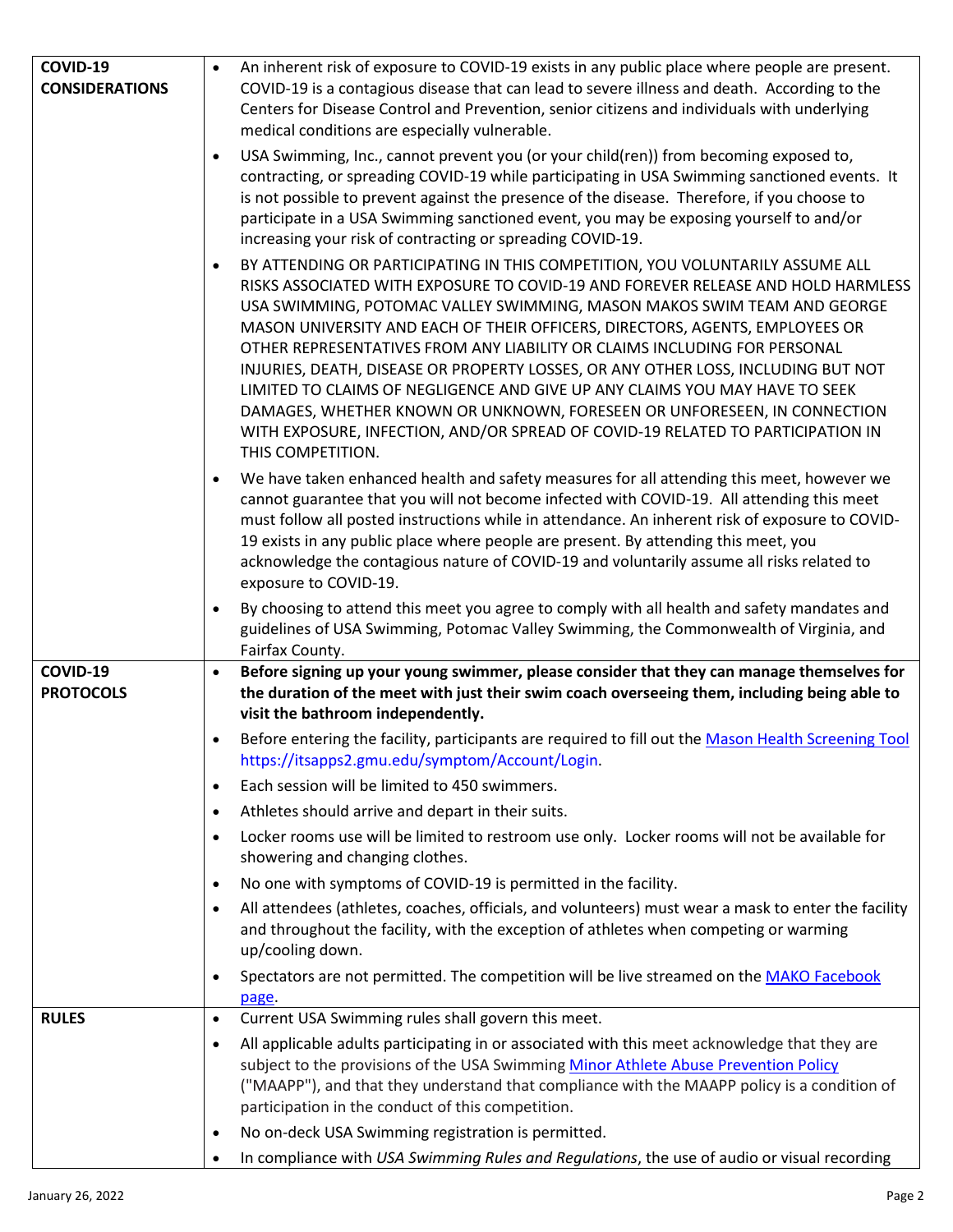|                                      | devices, including a cell phone is not permitted in the changing areas, rest rooms, or locker<br>rooms. Per PVS policy, the use of equipment capable of taking pictures (e.g., cell phones,<br>cameras, etc.) is banned from behind the starting blocks during the entire meet, including warm<br>up, competition and cool down periods.                                               |
|--------------------------------------|----------------------------------------------------------------------------------------------------------------------------------------------------------------------------------------------------------------------------------------------------------------------------------------------------------------------------------------------------------------------------------------|
|                                      | Deck changes are prohibited.<br>$\bullet$                                                                                                                                                                                                                                                                                                                                              |
|                                      | Any swimmer entered in the meet must be certified by a USA Swimming member coach as being<br>$\bullet$<br>proficient in performing a racing start or must start each race from within the water. When<br>unaccompanied by a member-coach, it is the responsibility of the swimmer or the swimmer's<br>legal guardian to ensure compliance with this requirement.                       |
|                                      | Operation of a drone or any other flying devices is prohibited over the venue (pools,<br>$\bullet$<br>athlete/coach areas, spectator areas and open ceiling locker rooms) any time athletes, coaches,<br>officials and/or spectators are present.                                                                                                                                      |
|                                      | Dive-over starts may be used.<br>$\bullet$                                                                                                                                                                                                                                                                                                                                             |
|                                      | The Meet Director and the PVS Technical Committee reserve the right to limit events, heats,<br>$\bullet$<br>swimmers or adjust the format to conform with the 4-hour provision for sessions that include<br>12 & U events per Rule 205.3.1F.                                                                                                                                           |
| <b>EVENT RULES</b>                   | All events are timed finals.<br>$\bullet$                                                                                                                                                                                                                                                                                                                                              |
|                                      | Athletes may enter a total of six (6) events and no more than three (3) per day.<br>$\bullet$                                                                                                                                                                                                                                                                                          |
|                                      | Swimmers in the 500 Freestyle are required to provide their own counters (if desired). Counters<br>$\bullet$<br>will be athletes, coaches, or volunteers already present at the meet.                                                                                                                                                                                                  |
|                                      | Entries in the 500 Freestyle and 400 IM may be limited due to time constraints. If necessary,<br>$\bullet$<br>this will be done based on verifiable proof of time. Any swimmer removed from an event due to<br>time constraints will be provided the opportunity to enter another event, as long as it does not<br>create a new heat and does not violate any applicable entry limits. |
|                                      | The Meet Director reserves the right to alter the format of the meet after entries are received<br>to best accommodate timelines, space availability and COVID-19 Considerations and COVID-19<br>Protocols, as set forth above.                                                                                                                                                        |
| <b>POSITIVE CHECK IN</b>             | There will be positive check in for all events 200 yd and longer utilizing a check in sheet<br>$\bullet$<br>organized by team. The check in will be due 30 minutes before the start of events. All other<br>events will be pre-seeded.                                                                                                                                                 |
| <b>WARM-UP</b>                       | The prescribed PVS warm-up procedures and safety policies will be followed. The Meet Director<br>$\bullet$<br>may determine the structure of warm-up, including times/lane assignments.                                                                                                                                                                                                |
| <b>SUPERVISION</b>                   | Coaches are responsible for the conduct of their swimmers and cleaning up for their team areas.<br>$\bullet$                                                                                                                                                                                                                                                                           |
| <b>SEEDING</b>                       | All events will be pre-seeded except the events 200 yard and longer.<br>$\bullet$                                                                                                                                                                                                                                                                                                      |
| <b>AWARDS</b>                        | No Awards<br>$\bullet$                                                                                                                                                                                                                                                                                                                                                                 |
| <b>PROGRAMS</b>                      | Meet programs will be available on the MAKO website the evening before the meet at<br>$\bullet$<br>www.makoswimming.net.                                                                                                                                                                                                                                                               |
| <b>CREDENTIALS</b>                   | Parents not working the meet as a deck official, volunteer timer or other position are not<br>$\bullet$<br>permitted in the facility. Only athletes, USA Swimming certified coaches, and deck officials will<br>be permitted on the deck. Coaches and Officials should have proof of active USA Swimming<br>membership with them at all times.                                         |
| <b>SPECTATOR ENTRY</b><br><b>FEE</b> | No spectators will be allowed in the building. The meet will be live streamed on the MAKO<br>$\bullet$<br>Facebook page.                                                                                                                                                                                                                                                               |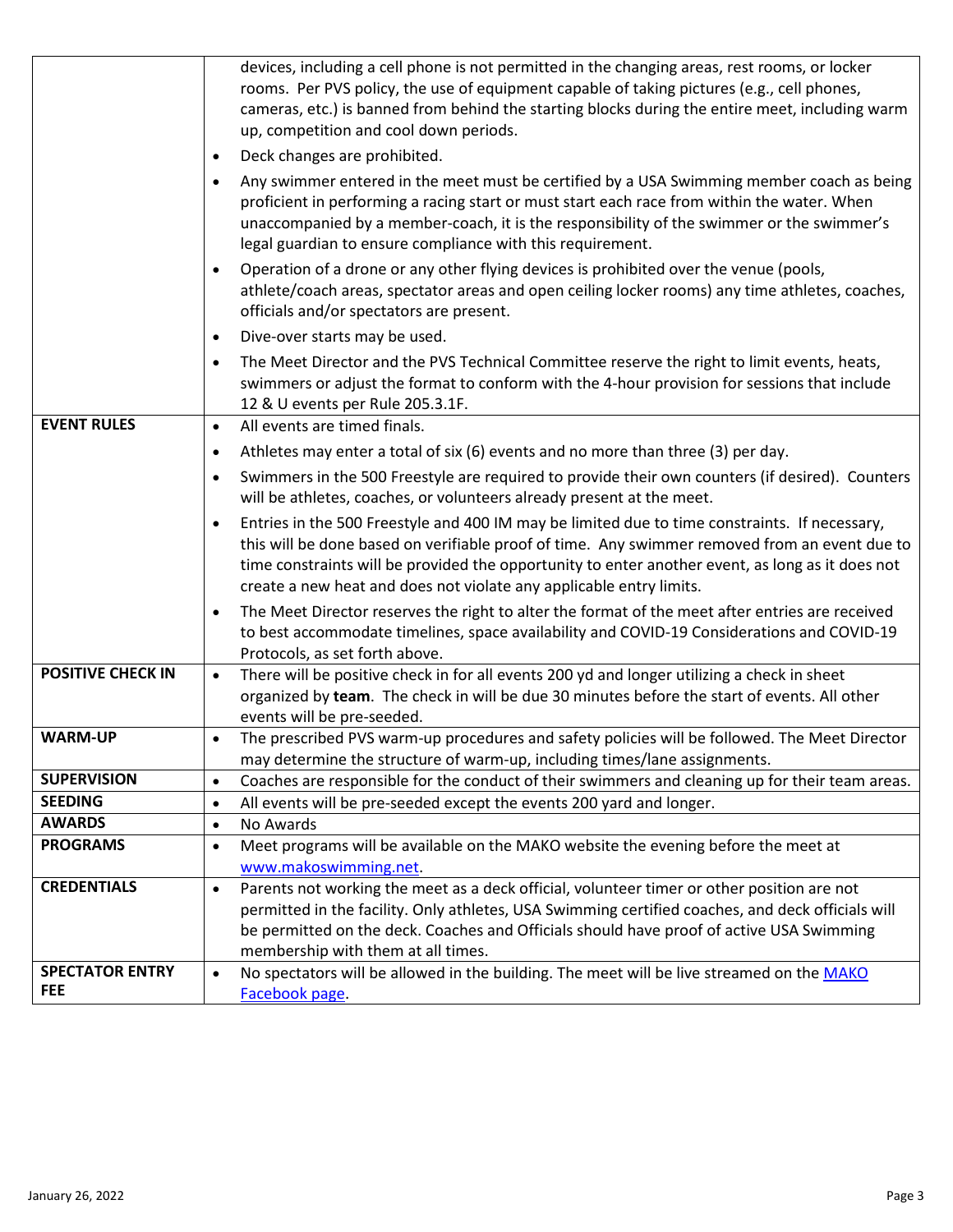| <b>OFFICIALS</b>        | Each participating club is requested to provide at least one table worker or official (Referee<br>$\bullet$<br>Starter, Chief Judge or Stroke & Turn Judge) per session if entering 25 or more splashes.                                                                                              |
|-------------------------|-------------------------------------------------------------------------------------------------------------------------------------------------------------------------------------------------------------------------------------------------------------------------------------------------------|
|                         |                                                                                                                                                                                                                                                                                                       |
|                         | Officials interested in volunteering should complete the Officials Signup or contact Josh Helms,<br>$\bullet$                                                                                                                                                                                         |
|                         | makosofficials@gmail.com                                                                                                                                                                                                                                                                              |
|                         | Officials volunteering for this meet should sign in at the recording table prior to the start of<br>$\bullet$                                                                                                                                                                                         |
|                         | warm-ups. A comprehensive officials briefing will precede each session during warm-ups.                                                                                                                                                                                                               |
| <b>TIMERS</b>           | Two (2) timers per lane.<br>$\bullet$                                                                                                                                                                                                                                                                 |
|                         | Participating clubs are requested to provide timers in proportion to their entries. One timer is<br>$\bullet$<br>requested for each 25 entries.                                                                                                                                                       |
|                         | Timer signup will be available on the MAKO website, www.makoswimming.net.<br>$\bullet$                                                                                                                                                                                                                |
| <b>ENTRY PROCEDURES</b> | Entries should be submitted by email to the Meet Director. Heather Coulson Haddock<br>$\bullet$<br>heatherhaddock@makoswimming.net.                                                                                                                                                                   |
|                         | Include in the subject of the email, "MAKO QUALIFIER - ***" with the club's initials in place of<br>$\bullet$                                                                                                                                                                                         |
|                         | the asterisks. If your club submits multiple entry files include training site in the subject of the<br>email.                                                                                                                                                                                        |
|                         | Include in entry email: entry file, report of entries by name, report of entries by event.<br>$\bullet$                                                                                                                                                                                               |
|                         | In the body of your email provide entry numbers (girls, boys, totals), contact information (email,<br>$\bullet$<br>phone, officials contact).                                                                                                                                                         |
|                         | Entries directly from individual team members will not be accepted.<br>$\bullet$                                                                                                                                                                                                                      |
|                         | Entries by phone or fax will not be accepted.<br>$\bullet$                                                                                                                                                                                                                                            |
|                         | The Meet Director will acknowledge receipt by return email within 24 hours. If<br>$\bullet$<br>acknowledgement is not received in a timely manner, please contact the Meet Director.                                                                                                                  |
|                         | Any club that enters an unregistered or improperly registered athlete, falsifies an entry in any<br>$\bullet$<br>way, or permits an unregistered coach to represent them will be fined the sum of \$100 by PVS<br>and no further entries will be accepted from that club until the said fine is paid. |
| <b>ENTRY FEES</b>       | Per Swimmer Surcharge: \$10<br>Individual Event Fee: \$12                                                                                                                                                                                                                                             |
|                         | Make checks payable to HLR, LLC, and mail to:<br><b>PO Box 168</b><br>Clifton, VA 20124                                                                                                                                                                                                               |
|                         | Payment for entries from unattached swimmers not affiliated with a team must be received<br>$\bullet$<br>prior to the meet. Payment may be made by cash or check.                                                                                                                                     |
|                         | Entry fees are due with meet entry. Unpaid fees will be reported to the PVS Administrative<br>$\bullet$<br>Office at the conclusion of the meet.                                                                                                                                                      |